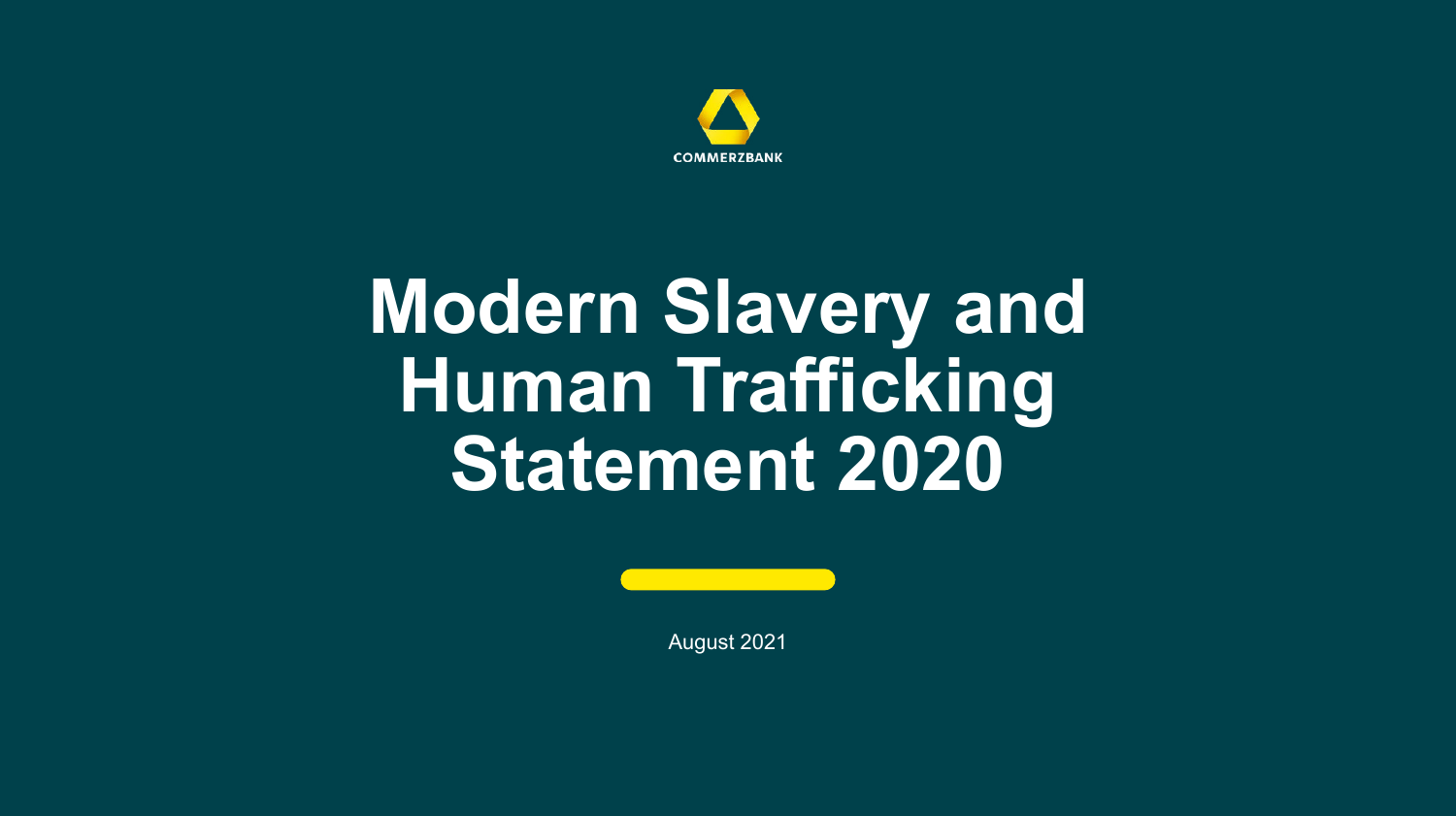# **Introduction Contents**

**This statement is made by Commerzbank AG (the "Bank") pursuant to Section 54 of the United Kingdom's Modern Slavery Act 2015. It constitutes the Bank's Modern Slavery Act statement for the financial year ending 31 December 2020. This statement details the actions the Bank has taken during the year and continues to take to mitigate the risks of slavery and human trafficking being facilitated through the Bank's business, operations and supply chains. Commerzbank Finance Limited is covered by this statement.**

To tackle Modern Slavery and Human Trafficking ('MS&HT') across all levels of our own organisation, and amongst our clients, suppliers and investments, throughout 2020, the Bank has embedded:

- a strong culture and clear strategy to fight MS&HT;
- **risk-based 'detect and disrupt' financial crime compliance controls which encapsulate MS&HT risk typologies;**
- proactive monitoring and reporting mechanisms;
- **targeted awareness raising and training initiatives.**

The Bank has a number of proactive initiatives already in place and is committed to doing more by continually reviewing and enhancing our systems and controls, to ensure we stay on top of the ever-changing MS&HT risk in our society.

In this document we have set out our current suite of MS&HT detection and prevention controls, and outlined the additional steps we plan to take to further strengthen our MS&HT risk mitigation framework.

**Inside this year statement:**

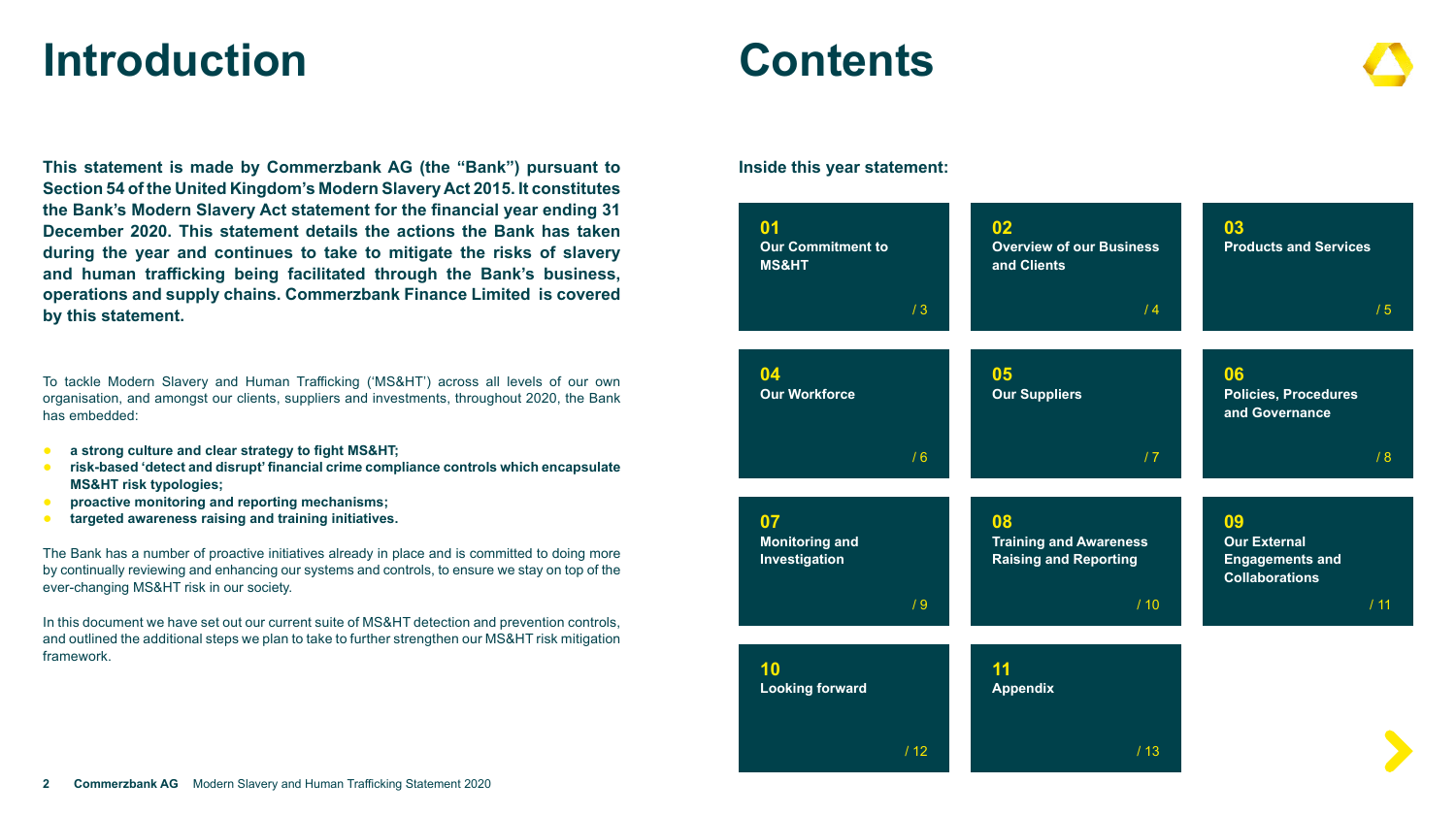# <span id="page-2-0"></span>**Our Commitment to MS&HT**

**Commerzbank regards itself as a fair and conscious bank, which is a reliable and long-term partner for its clients. We are committed to the highest ethical values, to integrity and fairness, and to complying with all prevailing legislations, directives and market standards. This is the basis on which we build trust with our private and corporate customers, institutional clients, partners and stakeholders. Commerzbank is committed to its corporate responsibility and for the sustainable orientation of its business activities. Environmental, social and ethical aspects have a crucial role in the way we manage our company.** 

66

**We respect human and personal rights in our company and in all locations around the world. We also expect the same from our** 

**clients and business partners.**

**Commerzbank's position on human rights is consistent with and follows internationally accepted human rights and corporate responsibility standards, including:**

- the Universal Declaration of Human Rights
- the International Covenant on Civil and Political Rights
- the International Covenant on Economic, Social and Cultural Rights
- the International Labour Standards of the International Labour **Organisation**
- the OECD's framework 'Due Diligence for Responsible Corporate Lending and Securities Underwriting'
- the OECD's guidelines for Multinational Enterprises
- United Nations Guiding Principles for Business and Human Rights

**Additionally, by participating in the UN Global Compact, Commerzbank has committed itself to:** 

- supporting and respecting the protection of the internationally proclaimed human rights,
- ensuring not to be complicit in human rights abuses,
- safeguarding the freedom of association and the effective recognition of the right to collective bargaining,
- standing up for the elimination of all forms of forced labour,
- standing up for the abolition of child labour, and
- promoting the elimination of discrimination in regard to employment and occupation.



### **Commerzbank** does not stand for **Modern Slavery**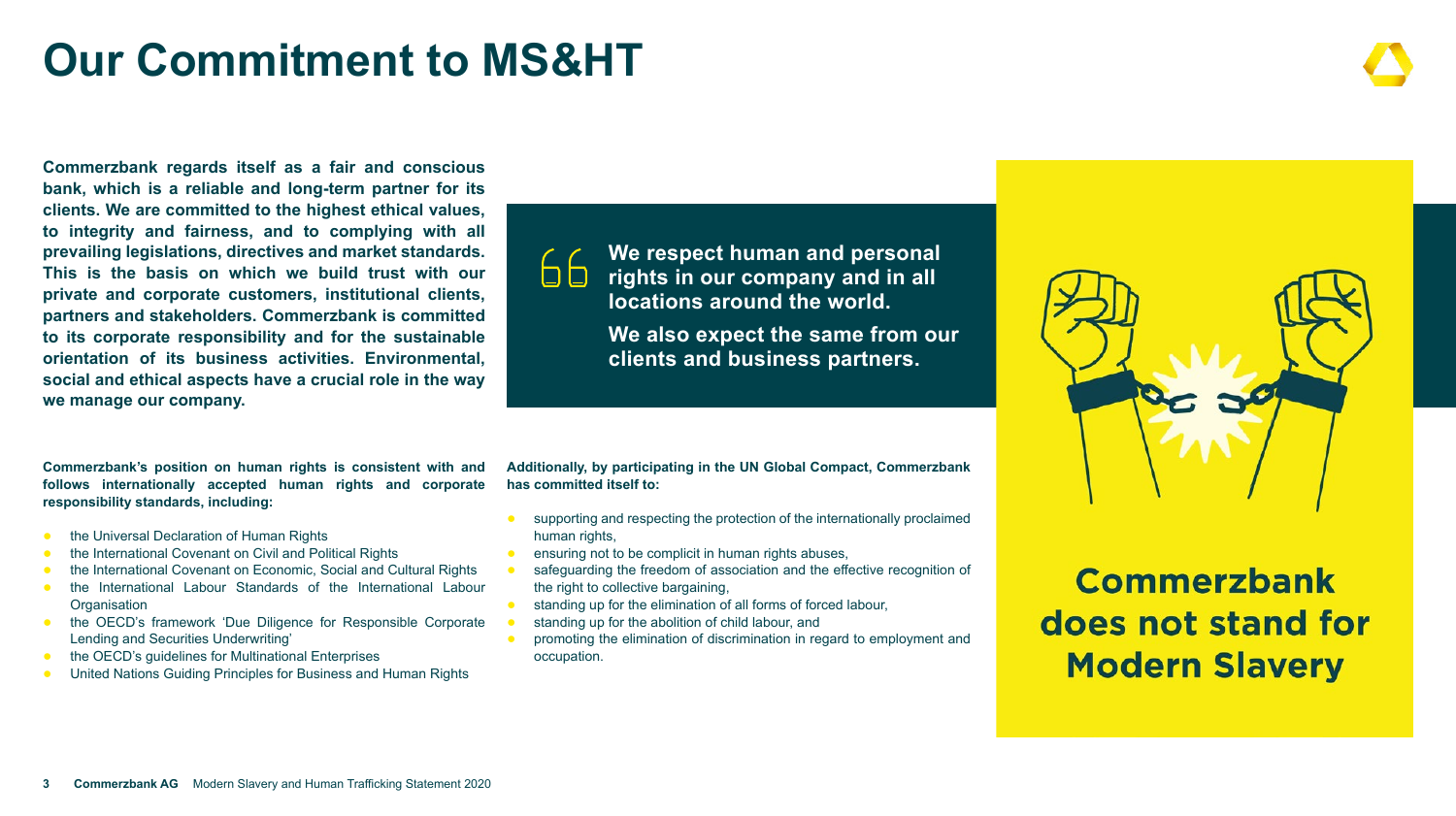# **Our Business and Clients**

**Commerzbank is the leading bank for the German Mittelstand (German Medium Sized Companies). The Bank is a strong partner for approximately 30,000 corporate client groups and approximately 11 million private and smallbusiness customers in Germany. The Bank's two Business Segments – Private and Small-Business Customers and Corporate Clients – offer a comprehensive portfolio of financial services.** 

Commerzbank transacts approximately 30 percent of Germany's foreign trade and is present internationally in almost 40 countries in the Corporate Clients' business. The Bank focuses on the German Mittelstand, large corporates, and institutional clients. As part of its international business, Commerzbank supports clients with German connectivity and companies operating in selected future-oriented industries. Following the integration of Comdirect, private and small-business customers benefit from the services offered by one of Germany's most advanced online banks combined with personal advisory support on site. The Bank serves approximately 11.6 million private and small-business customers nationwide and over 70,000 corporate, multinationals, financial service providers and institutional clients worldwide.

As a financial institution and provider of capital, we have an important role in tackling MS&HT. Commerzbank does not want to become linked through our business relationships to any form of modern slavery. Commerzbank expressly stands up for its corporate responsibility and for the sustainable orientation of its business activities. For this reason, Commerzbank implements a variety of measures in various areas and carefully considers the economic, ecological and social consequences of how we do business with our clients. Our client due diligence and screen controls therefore encapsulate MS&HT considerations and risk assessments.

**Our client MS&HT controls include:** 

- Our pre and post client onboarding **'Know Your Client' due diligence** includes open source research including Factiva and Dow Jones screening. This involves looking for references to potential slavery issues such as poor labour practices.
- **Local adverse media screening** "top ups" covering MS&HT are applied to pre-onboarding and rolling reviews for all London Branch clients. Positive string search will pick up terms like "slave" are escalated to Financial Crime Compliance for review.
- **Risk based enhanced due diligence reviews** of high risk customer files cover MS&HT red flags.
- Publication of a MS&HT statement is a standard agenda item discussed on **'Compliance2Compliance' due diligence calls** held with high risk clients. Commerzbank is proactive in engaging in MS&HT discussions with our clients.
- Where material issues, relating to any topic, are identified pre or post onboarding, clients are escalated to the **Regional Customer Governance Committee London ('RCGC')** to assess the Bank's appetite for a client/transaction. MS&HT risks (e.g. slavery related adverse news against a counterparty) are raised and discussed by senior management (including the UK MLRO) during compliance governance meetings.



**Outside Germany, the Bank is represented through:**



**on all continents; in the Corporate Clients' business, the Bank is present internationally in almost 40 countries**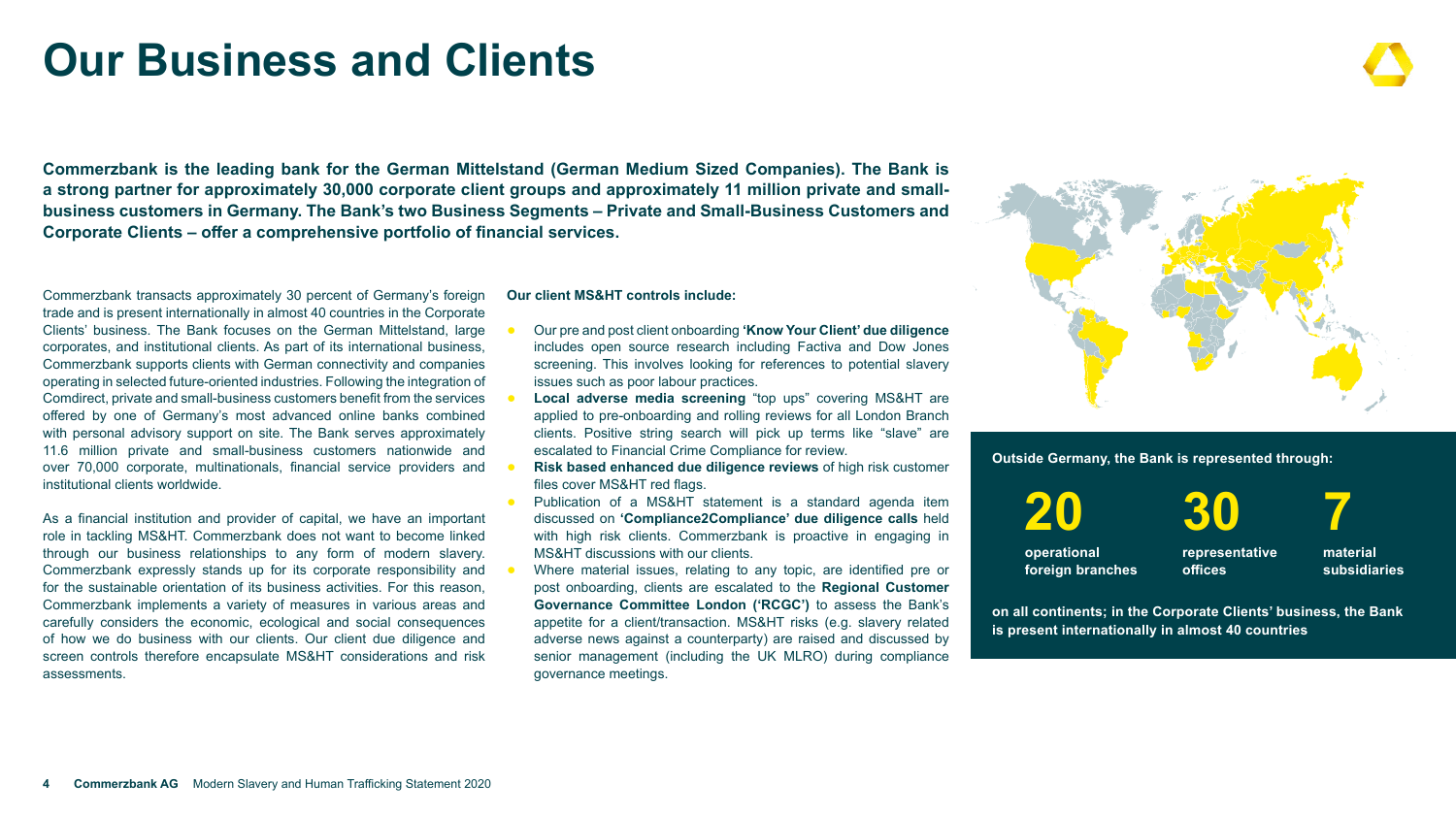# <span id="page-4-0"></span>**Products and Services**

**Commerzbank is a leading corporate bank in Germany and Europe, and a leading capital markets house. We look to support our clients short and long-term goals with carefully tailored trade, financing, banking, and risk management solutions. We also provide deep knowledge and expertise across key industry sectors in Germany.**

Commerzbank recognises the provision of certain financial products and services may be linked to adverse human rights impacts more so than others. MS&HT risks may be particularly heightened in a jurisdiction that experiences political instability, weak governance, corruption, or repression of minority groups or in high-risk MS&HT industries/sectors such as agriculture, construction, forestry, domestic labour etc.

Oversight and risk mitigation of social risks associated with clients, products and services, including MS&HT risks, are governed as part of Commerzbank's reputation risk management framework and processes. We have developed clear Financial Crime Risk Appetite Statements based on regulatory guidance, industry trends and statistical risk data which governs our appetite to engage with high-risk clients, countries, or products/services.

**Our Products and Services:**

### **Transaction Banking**

- **• Corporate Account**
- **• Cash Management**
- **• Trade Finance**

**Investment Solutions**

**• Investment Management • Pensions Management • Equities & Liquidity Management • Risk Management**

**• Electronic Banking**

### **Corporate Financing**

- **• Working Capital Financing**
- **• Sureties & Guarantees**
- **• Capital Expenditure &**
- **Structured Finance**
- **• Capital Markets Financing**

### **Corporate Finance Advisory**

- **• Advisory Services**
- **• M&A Advisory**

### **The New Product Process ('NPP')**

The New Product Process ('NPP') is a Commerzbank Group wide approach which covers the setup and approval for new products and changes to existing products. The objective of the NPP is to identify, analyse and assess the embedded risks of any new activities including the impact on the overall risk profile and on the risk appetite of the Bank. Various departments are required to review and vote on each NPP request via the Bank's NPP tool, this includes Financial Crime Compliance.

For example, where a London nexus exists, the London Compliance Policy and Advisory team are required to assess the financial crime risks (including MS&HT risks) posed by each new product or change in product.

Each Support Units' (i.e Compliance, Tax, Reputational Risk, Finance etc.) risk rating and overall assessment of NPPs may result in process amendments, changes in the IT environment, reporting requirements and any other risk-based controls/set conditions we see fit to manage any identified risks. Senior management approval and oversight is also part of the end-to-end NPP process.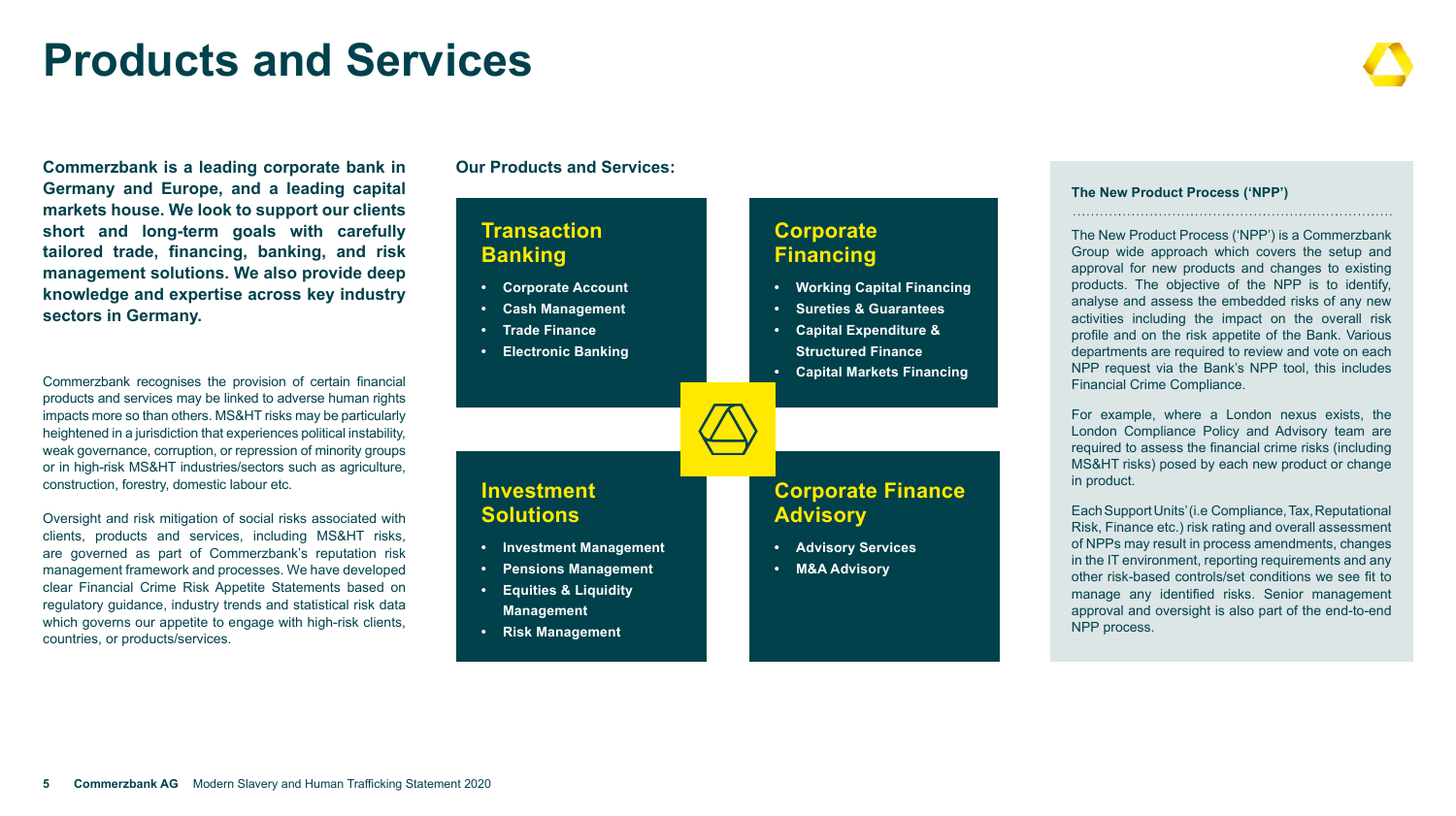### <span id="page-5-0"></span>**Our Workforce**

**Commerzbank respects the human rights and personal freedoms of its workforce. We expect the same from our employees and contractors.**

As part of the new hire onboarding process, reference and background checks are completed for all new joiners. The checks vary for different employees, depending on them being a conduct or certified staff and their role in the Bank. 'Human Trafficking' is one of the key words for Adverse Media Search and there are also sources included that check that within the Global Sanctions Enforcement Check. The checks are carried out to ensure we hire the right employees and also to safeguard the organisation from potential MS&HT risks. In the London Branch, this proactive check is carried out by a third party vendor. Human Resources in London also complete a monthly Compliance Control Governance Check attesting that Know Your Employee checks (which covers MS&HT screening) have been successfully completed for all new hires.

In terms of fair remuneration, we work closely with McLagan to ensure our salary benchmarking is fair and in line with market practices.

We also have clearly defined processes in place, including our pulse check surveys, whistleblowing channels, staff forums etc., for colleagues to raise and resolve grievances connected directly with their employment, and have implemented fair and consistent consquence management where the conduct or performance of staff fails to meet expected standards.



**At Commerzbank we** work to create an ethical and fair workplace.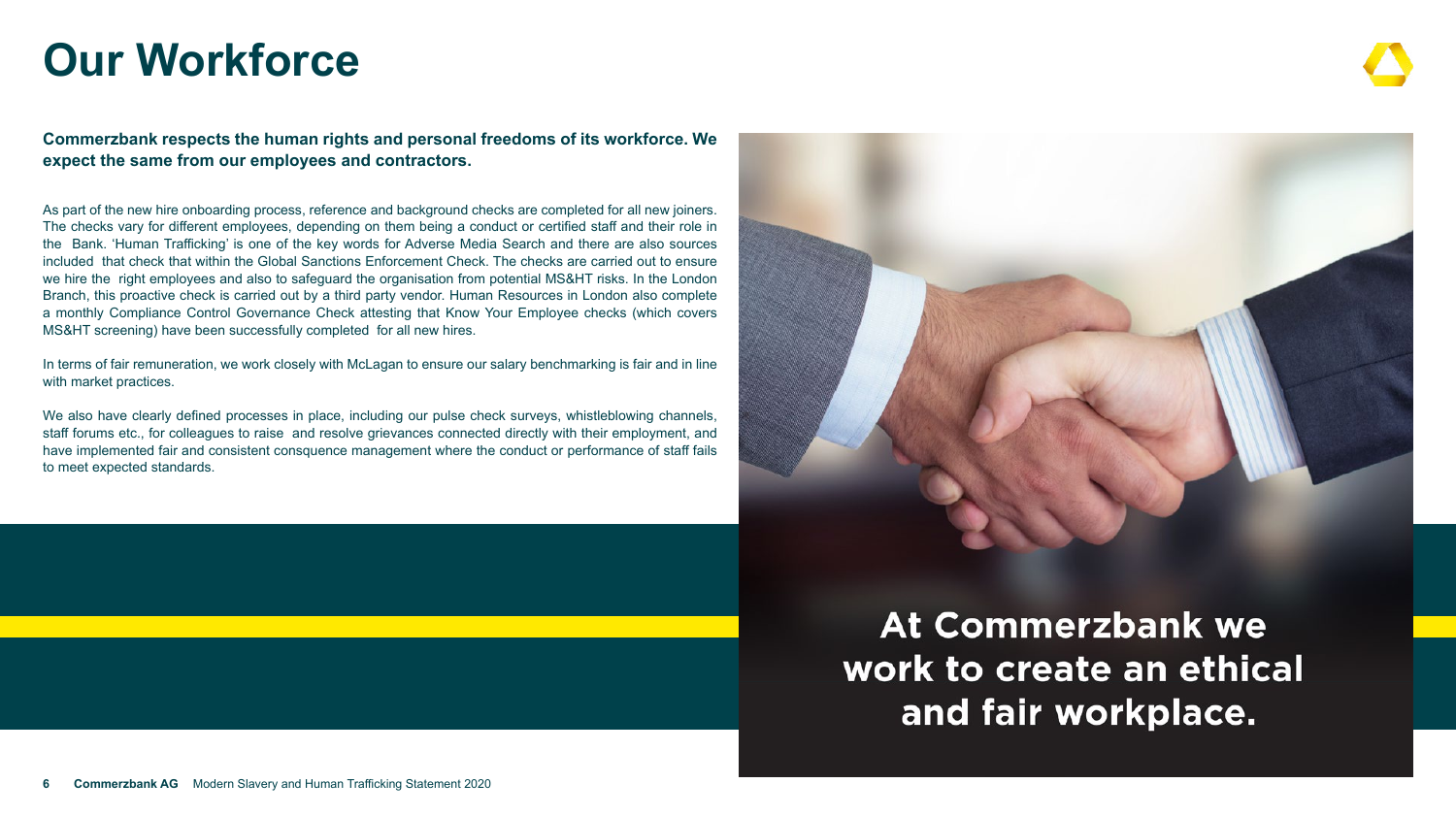# <span id="page-6-0"></span>**Our Suppliers**

**Responsible sourcing is integral to the way we do business. All colleagues engaged in sourcing follow the defined procurement process and undertake sourcing in line with the requirements of our Procurement Guidelines.**

Commerzbank's main supply base generally fall into one of the following categor Facilities Management, Technology Infrastructure, Software & Services, Banking Operations, Professional Services, Marketing and Human Resources.

#### **To address and manage supplier MS&HT risk, at Commerzbank:**

- All sourcing activity is undertaken in line with the Bank Procurement Guideline which out the responsibilities of all stakeholders in the procurement process and which is embedded in the Bank **[Code of Conduct](https://www.commerzbank.de/en/nachhaltigkeit/nachhaltigkeitsstandards/verhaltensrichtlinie/Verhaltensgrundsaetze.html)**.
- Commerzbank has developed clear *S* **[standards for sustainable procurement](https://www.commerzbank.de/en/nachhaltigkeit/nachhaltigkeitsstandards/nachhaltige_beschaffung/nachhaltige_beschaffung_.html)** and committed to ensuring that its supply chains are free from MS&HT.
- All suppliers are asked to ensure that they and their own suppliers and service providers comply with these procurement standards which include internationally accepted hun rights standards.
- Adherence to such social standards by the Bank's suppliers is an integral part of Bank's purchasing and procurement guidelines.
- The Bank undertakes due diligence in respect of its supply chains when consider taking on new suppliers including:
	- potential new suppliers completing a questionnaire detailing their actions in regard MS&HT and providing details of their relevant policies, MS&HT statement
	- Dow Jones and Google searches for adverse media including MS&HT
	- assessment of any MS&HT findings and formal approval to proceed with the business relationship by London Financial Crime Compliance
- The Bank undertakes due diligence in respect of its supply chains on an ongoing ba including:
	- daily screening for adverse media including MS&HT
	- assessment of any MS&HT findings and formal approval to continue the current business relationship by London Financial Crime Compliance
- Instances of identified non-compliance by suppliers will be assessed on a case by case basis and can lead to the termination of the business relationship.

#### **Our expectations of our suppliers**

Commerzbank expects its business partners to observe and comply with the following human rights and personal rights. Compliance with social standards by suppliers and service providers represents an integral component of the standard for sustainable procurement.

| ries:<br>ons. | <b>Free choice of work</b><br>Suppliers and service providers should not<br>force anyone to work and shouldn't permit<br>any form of forced labour.                        | <b>Ban on child labour</b><br>Suppliers and service providers should not<br>employ children younger than the minimum<br>age specified by the International Labour<br>Organisation or by national laws. The<br>maximum specified minimum age applies. | <b>Ban on illegal employment</b><br>Suppliers and service providers should not<br>permit illegal employment. Commerzbank<br>expects VAT and income tax, as well as<br>social insurance, to be paid according to the<br>applicable statutory provisions. |
|---------------|----------------------------------------------------------------------------------------------------------------------------------------------------------------------------|------------------------------------------------------------------------------------------------------------------------------------------------------------------------------------------------------------------------------------------------------|---------------------------------------------------------------------------------------------------------------------------------------------------------------------------------------------------------------------------------------------------------|
| sets<br>also  |                                                                                                                                                                            |                                                                                                                                                                                                                                                      |                                                                                                                                                                                                                                                         |
| $d$ is        |                                                                                                                                                                            |                                                                                                                                                                                                                                                      |                                                                                                                                                                                                                                                         |
| ders<br>man   | <b>Ban on discrimination</b><br>Suppliers and service providers must<br>commit to equal opportunities and the equal                                                        | <b>Remuneration for work</b><br>Suppliers and service providers must pay fair<br>wages and additional payments, which fulfil                                                                                                                         | <b>Working time</b><br>Suppliers and service providers must<br>guarantee that their employees do not                                                                                                                                                    |
| the           | treatment of their employees. Nobody should<br>be discriminated against or disadvantaged<br>on grounds of skin color, race, national origin,                               | all applicable laws and which correspond<br>to the applicable local and industry-specific<br>practices.                                                                                                                                              | exceed the locally applicable, statutorily<br>specified maximum working hours.                                                                                                                                                                          |
| ring          | language, disability, sexual orientation,<br>gender, pregnancy, age, religion, political<br>orientation or other reasons.                                                  |                                                                                                                                                                                                                                                      |                                                                                                                                                                                                                                                         |
| d to          |                                                                                                                                                                            |                                                                                                                                                                                                                                                      |                                                                                                                                                                                                                                                         |
| new           | <b>Freedom of association</b>                                                                                                                                              | <b>Treatment with respect</b>                                                                                                                                                                                                                        | <b>Health and safety</b>                                                                                                                                                                                                                                |
| asis          | Suppliers and service providers must<br>respect their employees rights to freedom<br>of association and collective bargaining<br>and must ensure employees active in trade | Commerzbank expects suppliers and<br>service providers to respect the dignity,<br>private sphere and personal rights of their<br>employees and to provide a workplace that                                                                           | Suppliers and service providers are<br>responsible for the health and safety of<br>their employees. Commerzbank expects<br>suppliers and service providers to quarantee                                                                                 |
| rent          | unions or employee organisations are not<br>discriminated against or preferred in any<br>form.                                                                             | does not affect the physical or intellectual<br>integrity of a person. Sexual harassment or<br>abuse, intimidation, mobbing and corporal<br>punishment must not be tolerated.                                                                        | a safe and healthy working environment and<br>to act to prevent accidents and occupational<br>illnesses through preventive measures.                                                                                                                    |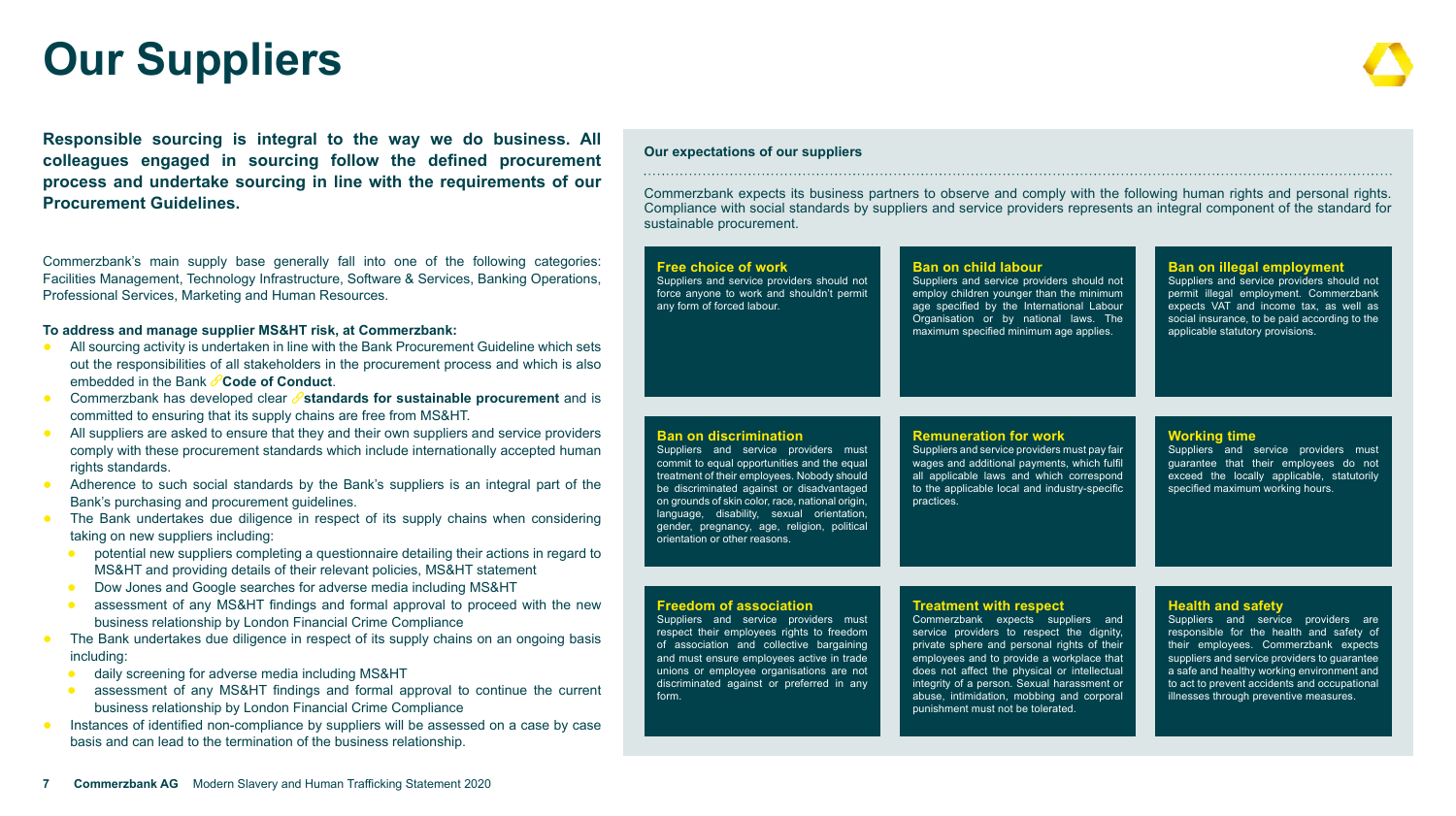# <span id="page-7-0"></span>**Policies and Procedures**

**Commerzbank is committed to combating financial crime and has implemented policies and procedures designed to detect and prevent the Bank from being used for improper purposes including anti-corruption, anti-money laundering, sanctions and know your client processes and controls.** 

A number of our internal Global and Local Group policies and procedures in place reflect our MS&HT commitments and control. For example:

- Our **Enhanced Due Diligence ('EDD') & Anti-Money Laundering ('AML') Advisory Procedures** includes a risk analysis matrix which covers the MS&HT topic.
- **The Client Lifecycle Management ('CLM') Global Screening Procedures** defines the AME screening categories including Social/Labour red flags.
- Supply risk and human resource risk is covered by our **Global Risk Manual**, which is an overarching document that describes how various risk types across the Bank are addressed in relation to risk strategy, risk control and risk management.
- **In the Standard for Sustainable Procurement Guideline**, we set out the 'Guidelines on Corporate Responsibility', which transforms the "ComWerte" into instructions for operative business and defines our stance on human rights and MS&HT risk in our supply chain. This documents sets guidelines on how to make purchasing of goods and services sustainable.

#### **Our Culture and Code of Conduct**

### **ComWerte**

The cornerstone of Commerzbank's corporate responsibility and values-oriented corporate culture is formed by the principles known as "ComWerte": Customer orientation, Performance, Integrity, Team spirit and Courage. Through these values our aim is to ensure and encourage responsible actions throughout the company and at all levels. This is the basis of the trust placed in us as well as a prerequisite for sustainable economic success. In order to achieve this objective, Commerzbank has drawn up the "Guidelines on Corporate Responsibility", which transforms the "Com-Werte" into instructions for operative business. The Bank's Code of Conduct, which is globally binding for all its employees, sets out the Bank's values and its expectations of staff and includes a clear commitment to human rights.

### **Governance**

**Responsible Corporate Governance is part of Commerzbank's self-image. The Commerzbank Aktiengesellschaft Board of Managing Directors are responsible for independently managing the Bank in the Bank's best interest. In doing so, the Board considers the interests of shareholders, customers, employees and other stakeholders, with the objective of sustainable value creation.**

On an operational level, a cross-functional MS&HT Working Group, driven by the London Branch, involving relevant stakeholders from local and global departments was created in Q1 2021. The aim of the working group is to define, centralize and manage MS&HT risks, roles, responsibilities and initiatives. The working group includes representatives from Compliance, Legal, SMR Office, London Risk Function, Reputational Risk, Credit Risk, Global Standards AML, Global Risk Models, Procurement, Communications and Human Resources.

From a second line of defence perspective, the London Risk Function assess MS&HT as part of credit and market risk strategies. Their objective is to prevent the UK branch engaging with clients that might be involved in MS&HT. Legal ('GM-L'), are another second line of defence function, who scan regulatory bulletins including proposed changes to the MSA to ensure the Bank remains up to date with its MS&HT legal and regulatory obligations.

From a programme oversight and management perspective, in Q2 2021 a dedicated SME and programme lead has been assigned as the 'Primary Responsible Party' for the MS&HT topic for the London Branch in accordance with the Bank's MaRisk framework. The UK MS&HT programme lead, who sits within Financial Crime Compliance is responsible for designing and implementing risk-based MS&HT risk prevention and mitigation controls; including creating effective training, raising awareness via communication, developing policies and procedures, assessing the Bank's risk exposure to MS&HT, driving system enhancements, etc.

From a Global perspective, the Global Standards AML function launched a MS&HT legislative review in Q1 2021 to establish which global jurisdictions have MS&HT laws and regulations, in order to determine the suitable Global approach to be taken to prevent MS&HT.

Furthermore, obligations/changes in legislation or regulatory requirements are tracked and discussed at the branch-wide London Regulatory Forum on a monthly basis. Additionally, all relevant MS&HT activities, risks, horizon scanning, projects etc. are tracked at the monthly Compliance Committee London ('CCL') to ensure all London Branch's senior management have clear oversight of the topic.

From a third line of defence perspective, the Bank's Internal Audit function commenced an independent review of MS&HT controls in Q1 2021 as part of the AML/Sanctions London Branch Audit.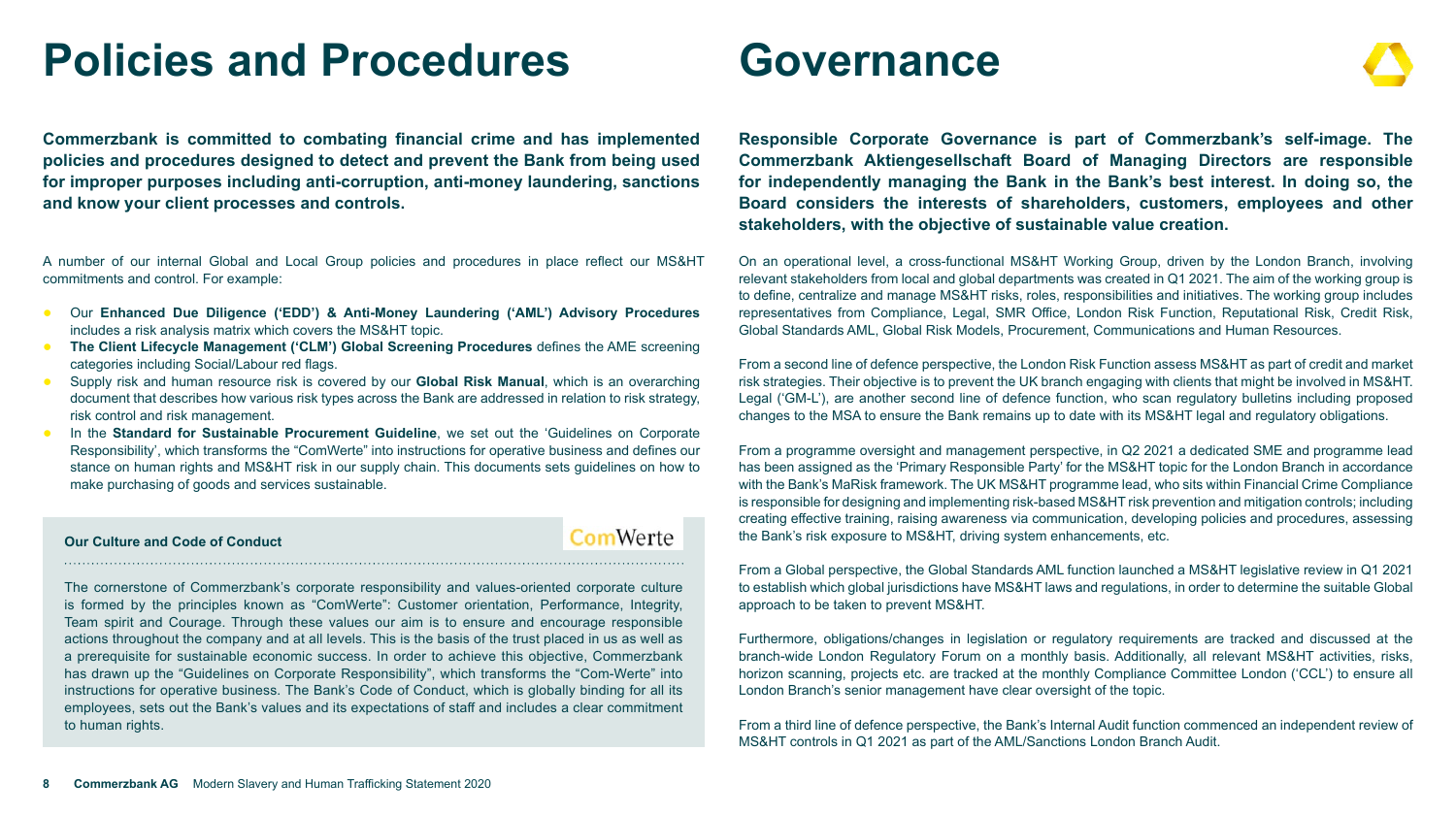# <span id="page-8-0"></span>**Monitoring and Investigation**

**Commerzbank recognises the important role it can to play in combatting MS&HT through its approach to tackling financial crime. The Bank has a number of established financial crime controls in place to detect suspicious behaviour and financial crime activity which extends to MS&HT. Using these pre-existing financial crime controls, Commerzbank is able to identify relationships where behaviors and account activities indicate possible connections to MS&HT. Where material issues are identified and Commerzbank's client or business partner fails to adequately address the issue, Commerzbank reserves the right to discontinue the relationship.**

Clients and counterparties with an MS&HT nexus, escalated internally (e.g. via internal SARs, via the Transaction Monitoring team, or via Head Office) and externally (e.g. law enforcement, other banks) are subject to investigation by the London Compliance Investigation team. Additionally, transactional analysis of client activity (i.e. via transaction monitoring) by EDD/Investigation team considers red flags from a MS&HT perspective. Commerzbank London Branch will proactively investigate any intelligence leads referred by JMLIT (i.e. JMLIT Section 7 Requests) which focus on MS&HT activities on an ad-hoc basis. Ad-hoc feedback can also be given on cases with suspected MS&HT touchpoints directly into NCA MS&HT taskforce.

Commerzbank strives to continually develop the systems, tools and processes to proactively monitor and detect MS&HT risks across the Bank. We are currently are in conversation with third party vendors to identify if and how our transaction monitoring systems can be enhanced to detect MS&HT typologies more explicitly.

### **How do we monitor and investigate MS&HT?**

### **Global AML/CTF Red Flag Repository**

At Commerzbank, GM-CO GFCP Global Risk Models (GRMO) has the Global Functional Lead with regard to automated transaction monitoring and customer risk rating methodologies. GRMO maintains a global red flag repository containing publicly available red flags derived from local regulations in the HUB locations (SGP, LON, NY) and Frankfurt (BaFin, FIU), supranational organisations (i.e. FATF) and institution specific insights (i.e. FCU, Monitoring and Investigations) across all types of typologies (i.e. Transaction Monitoring, KYC, Sanctions, etc.). The repository is updated on an annual base as is the coverage gap analysis and a respective coverage gap analysis is performed to assess the relevance of the red flags and how they are captured within the automated transaction monitoring detection model to identify potential gaps and/or new typologies. The control is incorporated into the written framework as an annex to the Global AML/CTF Monitoring Policy and underlying procedures such as the SAM-R Tuning Procedure and the Coverage Gap Analysis Procedure are applicable on a group level and considered group minimum standard. MS&HT is included in the Global AML/CTF Red Flag Repository and a risk topic considered in the Coverage Gap Analysis.

### **Adverse Media Entities Negative News Screening**

All Commerzbank clients and Business Partners are subject to daily negative news screening. In order to meet our obligations under the 6MLD as well as MS&HT requirements, it is deemed necessary to expand the scope of our AME screening categories to include "Social/Labour AME" categories. Compliance are alerted of any discrimination/workforce rights issues and human rights issues.

#### **Detection Model Review**

Detection model validation takes place annually as part of Actimize tuning exercise. 'Below the line', 'in line' and 'above line' testing provides the justification for adjusting the thresholds. Coverage Gap Analysis includes the description of products coverage through various detection models in Actimize. The control is incorporated into the written framework within our Global AML/CTF Monitoring Policy and underlying SAM-R Tuning Procedures. MS&HT is covered in this review process.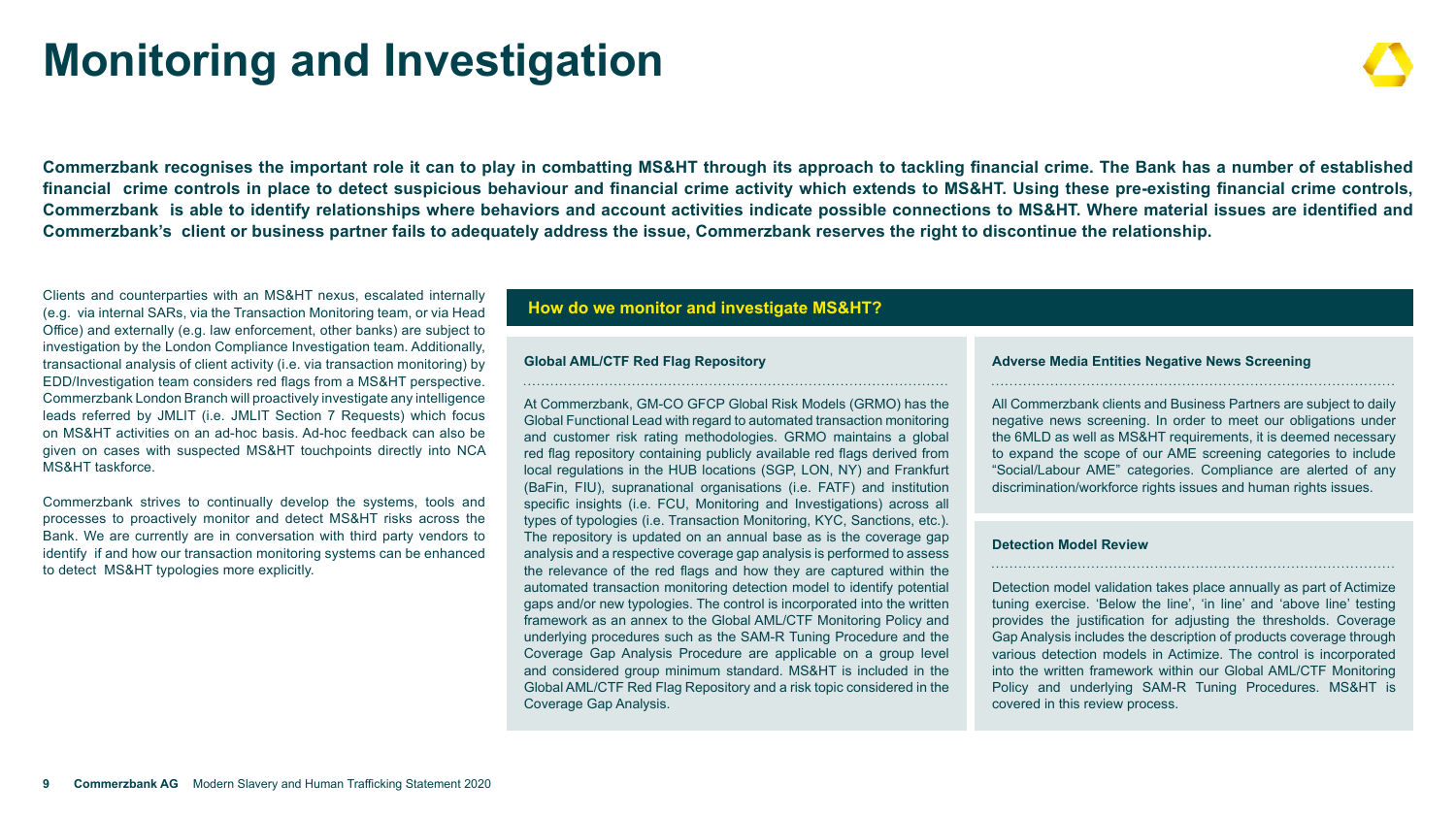# <span id="page-9-0"></span>**Training and Awareness Raising**

**All employees in the UK receive mandatory compliance training which includes Commerzbank's Code of Conduct and MS&HT. The topic is covered in both our Financial Crime Induction Training and Markets & Financial Crime Refresher Compliance Training. Training is closely monitored to ensure it is completed by all employees and conducting in line with our Compliance Training policy and framework.**

### **99%**

**Completion of our mandatory eLearning on anti-money laundering, which contains materials on human trafficking**

raising awareness amongst its staff of modern slavery and human trafficking risks. In the UK the Bank organises events for staff including external expert speakers to provide insights on real life modern slavery case studies and to help staff identify danger signs.

Commerzbank is committed to

Commerzbank continues to raise awareness in the industry about slavery and human trafficking with

experts from Commerzbank delivering talks at industry events or through public private partnerships and looking for ways to expand cooperation through working with NGOs and industry associations.

In October 2019, then CI Regional Board Member and London CEO and Regional Chief Operating Officer issued a London Branch wide communication to raise awareness of MS&HT, highlighting the impact MS&HT has on society and in today's world. The communication highlighted the Bank's zero tolerance approach to all forms of financial crime and set out senior managements commitment to tackling MS&HT.

In December 2019, to mark UK Anti-Slavery Day, a Superintendent was invited to share his insight into the human trafficking organised crime world, human traffickers' modus operandi and how the finance industry can help fight this phenomenon.

In November 2020, a branch-wide event was held by the London Branch with guest speakers CEO of Stop The Traffik, and CEO of Traffik Analysis Hub. The event served as a forum for all London Branch employees to discuss and learn more about MS&HT trends, risks and red flags.

Commerzbank also regularly reports on the development and improvements in the field of human rights in its UN Global Compact progress report, which is published in the Bank's report on corporate responsibility.

Commerzbank remains committed to the fight against MS&HT and will continue to explore new ways and innovative approaches to raise further awareness on this topic.

**0 In 2020 we had no reported incidents of human rights breaches, slavery or trafficking incidents reported through our Whistleblowing Hotline**



**The Bank strongly encourages a speak up culture and promotes diversity, inclusivity and empowerment amongst its employees.**

### **Reporting MS&HT**

Commerzbank has existing internal reporting channels and tools by which issues, such as MS&HT and all other predicate offences of money laundering can be escalated.

**The Global Whistleblowing Policy** defines the various options for submitting Whistleblowing reports, the protection of whistleblowers and describes the general steps and responsibilities connected to whistleblowing.

**The Internal Suspicious Activity Reporting Guidance** also covers process to escalate financial crimes, MS&HT is a predicate offense to money laundering and thus covered.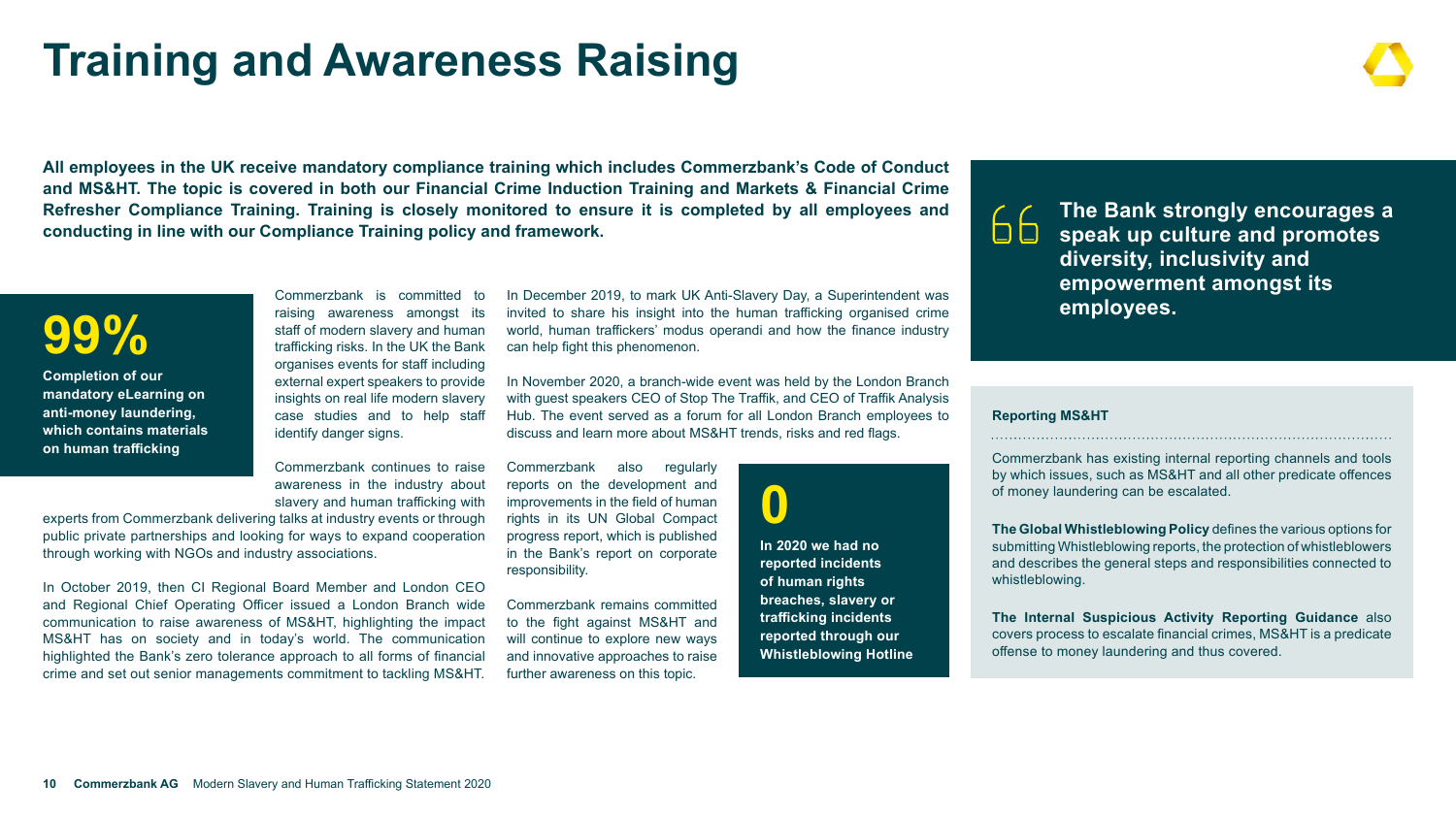# <span id="page-10-0"></span>**External Engagement and Collaborations**





Commerzbank AG UK is a member of the Joint Money Laundering Intelligence Taskforce (**the "JMLIT"**), a partnership between UK law enforcement and the financial sector. JMLIT was formed to exchange and analyse information relating to money laundering and economic threats. Through JMLIT's Expert Working Group on Human Trafficking and Organised Immigration Crime, Commerzbank takes part in a cross-sector sharing of knowledge and intelligence, including red flag typologies, relating to modern slavery and human trafficking.

Similarly, Commerzbank AG Germany is a member of the Anti Financial Crime Alliance (**the "AFCA"**), a public-private partnership for financial crime information sharing launched in 2019 by BaFIN, Germany's Federal Financial Supervisory Authority, together with the Financial Intelligence Unit (**the "FIU"**) and the Federal Criminal Police Office (Bundeskriminalamt), Commerzbank AG and 14 financial institutions. Through strategic exchange of information AFCA aims at strengthening the fight against money laundering and terrorist financing under the FIU's leadership. Commerzbank AG is leading Working Group II, where the disruption of slavery and child sexual abuse is a strategic objective under sub-stream 3.

The London Compliance Investigations Team partook in a pilot project to support **Stop The Traffik**, an anti-human trafficking initiative founded in 2006, to enhance their MS&HT intelligence sharing platform. Stop The Traffik and its technology partner, IBM, have created an international data hub to facilitate the sharing of information about human trafficking across all industries and sectors. The **Traffik Analysis Hub** (TAHub) is a partnership that includes financial institutions, NGO's, Law enforcement and Intelligence agencies that provide data to a central hub ("TA Hub"). That data is then used to produce shared intelligence on slavery and human trafficking hotspots, patterns and, where possible, entities suspected of MS&HT related activity. Commerzbank AG London, Frankfurt and New York participated in a trial of the Hub for a month in August 2020 to assess the value the initiative may have to the organisation and its abilities to detect instances of MS&HT.

In 2020, Commerzbank partook in an industry benchmarking initiative by **Independent Anti-Slavery Commissioner, Themis and The Tribe Freedom Foundation**, findings of which were presented in the *'2020 Modern Slavery & Human Trafficking: An Agenda for Action across the Financial Services Sector Report'*. This call to action project was aimed at i) increasing awareness and understanding within the financial services sector of the scale and nature of MS&HT in the UK and globally; and ii) encourage cultural change and action at the most senior levels within the Financial Sector.

66

**During 2021, we will continue building upon our public and private sector partnerships to enhance our ability to collectively tackle MS&HT.**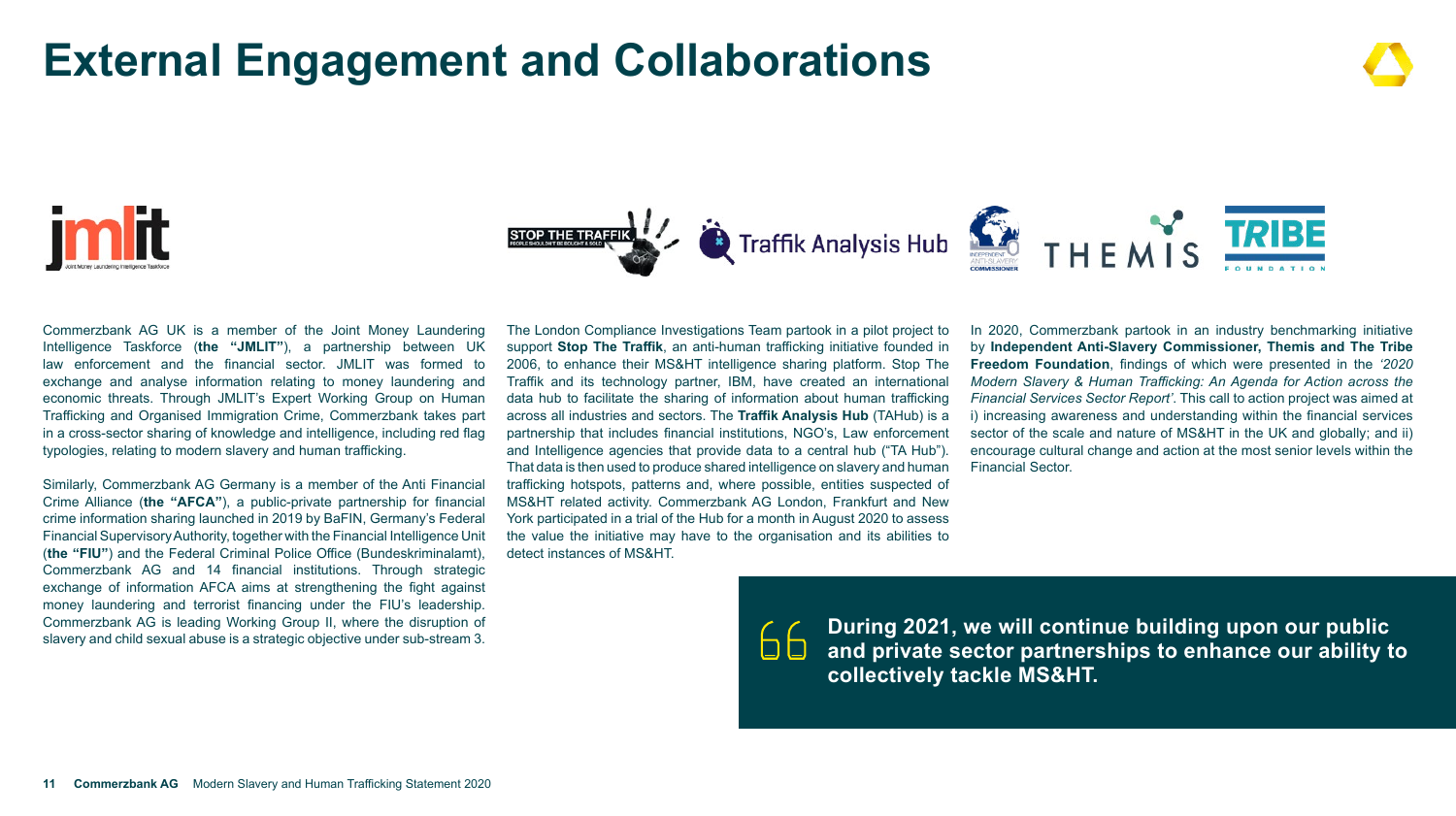# <span id="page-11-0"></span>**Looking forward**

- In the financial year leading up to the end of December 2021, Commerzbank aims to deepen our subject matter expertise and involvement with wider networks through the creation of our MS&HT working group. One of the aims of this particular working group is to identify clear governance and programme ownership of the MS&HT topic and explore opportunities for cross-function/departmental collaboration across the Bank to strength and create MS&HT prevention and detection controls both in the first and second line of defence.
- We will continue to strengthen how we assess and manage risk in our supply chain, for example by updating our integrity clauses in third party contracts with suppliers and vendors to reflect our MS&HT expectation more explicitly.
- $\triangleright$  To increase our proactive prevention of MS&HT, we will attend and speak at industry events and banking forums to raise awareness of, and encourage collective action on MS&HT.

Internally, we will continue to develop appropriate and targeted MS&HT training and awareness raising initiatives for all employees.

And finally, we will continue to invest and engage in MS&HT discussions with our clients and supply chains to ensure Commerzbank not only avoids facilitating acts of MS&HT, but also proactively detects and prevent such crimes against humanity.

# **Approval**

This statement is made pursuant to the Modern Slavery Act 2015 and constitutes Commerzbank AG's Modern Slavery and Human Trafficking Statement. It relates primarily to Commerzbank's UK business operations, activity, and clients. Where necessary and appropriate Global/Bank-wide controls have been included in the statement as some UK activity is driven, supported by, or similar to Global/Head Office systems, controls and activity.

This statement was approved by the Bank's Board of Managing Directors on 2nd August 2021 and has been signed on behalf of the Bank by Marcus Chromik and Michael Kotzbauer.

M. Clromf fill lla

**Marcus Chromik Member of Managing Board of Directors** Date: 2nd August 2021

**Michael Kotzbauer Member of Managing Board of Directors** Date: 2nd August 2021



**Any queries or comments can be shared by writing to:** Group Chief Executive's Office Commerzbank London Branch 30 Gresham St, London EC2V 7PG, United Kingdom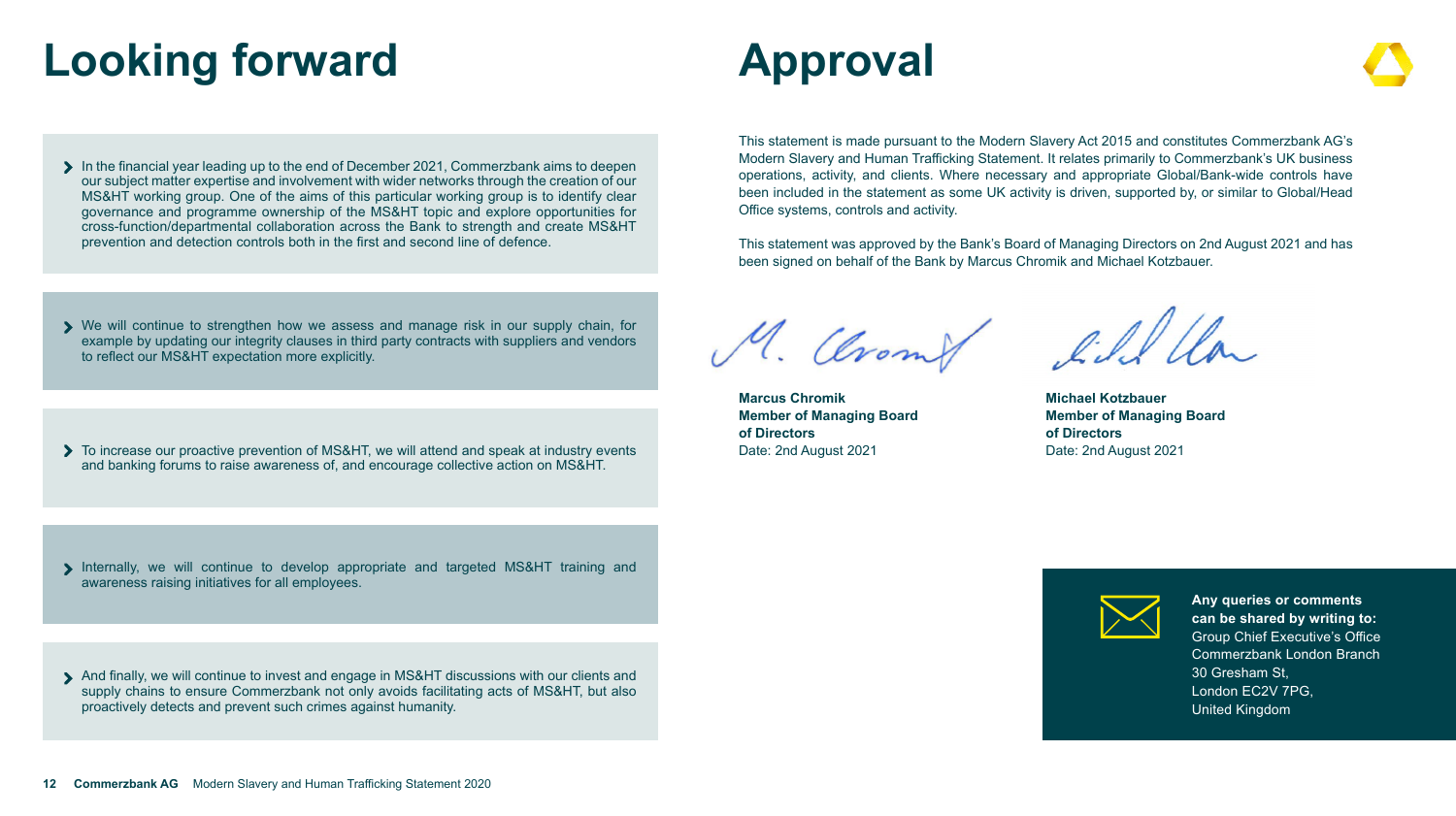# <span id="page-12-0"></span>**Appendix A: List of Abbreviations**

| <b>Abbreviation</b> | <b>Meaning</b>                       |
|---------------------|--------------------------------------|
| 2LoD                | Second Line of Defence               |
| <b>AFCA</b>         | Anti Financial Crime Alliance        |
| <b>AME</b>          | Adverse Media about Entities         |
| AML                 | Anti-Money Laundering                |
| CB                  | Commerzbank                          |
| <b>CCG</b>          | <b>Compliance Control Governance</b> |
| CEO                 | Chief executive officer              |
| <b>CI</b>           | Corporates International             |
| <b>CLM</b>          | <b>Client Lifecycle Management</b>   |
| ComCo               | Compliance Committee London          |
| <b>CTF</b>          | <b>Counter Terrorist Financing</b>   |
| DD                  | Due Diligence                        |
| <b>EDD</b>          | <b>Enhanced Due Diligence</b>        |
| <b>FATF</b>         | <b>Financial Action Task Force</b>   |
| <b>FCC</b>          | <b>Financial Crime Compliance</b>    |
| <b>FCU</b>          | <b>Financial Crime Unit</b>          |
| FIU                 | <b>Financial Intelligence Unit</b>   |

| <b>Abbreviation</b> | <b>Meaning</b>                                |
|---------------------|-----------------------------------------------|
| GM-CO               | Compliance                                    |
| GM-L                | Legal                                         |
| <b>GRMO</b>         | <b>Global Risk Models</b>                     |
| <b>GSEC</b>         | <b>Global Sanctions Enforcement Check</b>     |
| <b>HR</b>           | <b>Human Resources</b>                        |
| НT                  | <b>Human Trafficking</b>                      |
| <b>JMLIT</b>        | Joint Money Laundering Intelligence Taskforce |
| <b>KYC</b>          | <b>Know Your Clients</b>                      |
| <b>KYF</b>          | Know Your Employee                            |
| LON                 | London                                        |
| LRF                 | <b>London Risk Function</b>                   |
| <b>MLRO</b>         | Money Laundering Reporting Officer            |
| <b>MS</b>           | <b>Modern Slavery</b>                         |
| MS&HT               | Modern Slavery and Human Trafficking          |
| <b>MSA</b>          | Modern Slavery Act                            |
| <b>NCA</b>          | <b>National Crime Agency</b>                  |
| <b>NGO</b>          | Non-Governmental Organisation                 |

| <b>Abbreviation</b> | <b>Meaning</b>                                            |
|---------------------|-----------------------------------------------------------|
| <b>NPP</b>          | <b>New Product Process</b>                                |
| <b>NY</b>           | <b>New York</b>                                           |
| <b>OECD</b>         | Organisation for Economic Co-operation and<br>Development |
| <b>ORP</b>          | <b>Operationally Responsible Party</b>                    |
| <b>PRP</b>          | <b>Primary Responsible Party</b>                          |
| <b>RCGC</b>         | Regional Customer Governance Committee London             |
| <b>RFP</b>          | <b>Request For Proposal</b>                               |
| <b>SAR</b>          | <b>Suspicious Activity Reporting</b>                      |
| <b>SGP</b>          | Singapore                                                 |
| <b>SIP</b>          | <b>Special Interest Persons</b>                           |
| <b>SMR</b>          | Senior Managers Regime                                    |
| <b>TAHub</b>        | <b>Traffik Analysis Hub</b>                               |
| <b>UK</b>           | <b>United Kingdom</b>                                     |
| <b>UN</b>           | <b>United Nations</b>                                     |
| WG                  | <b>Working Group</b>                                      |
|                     |                                                           |